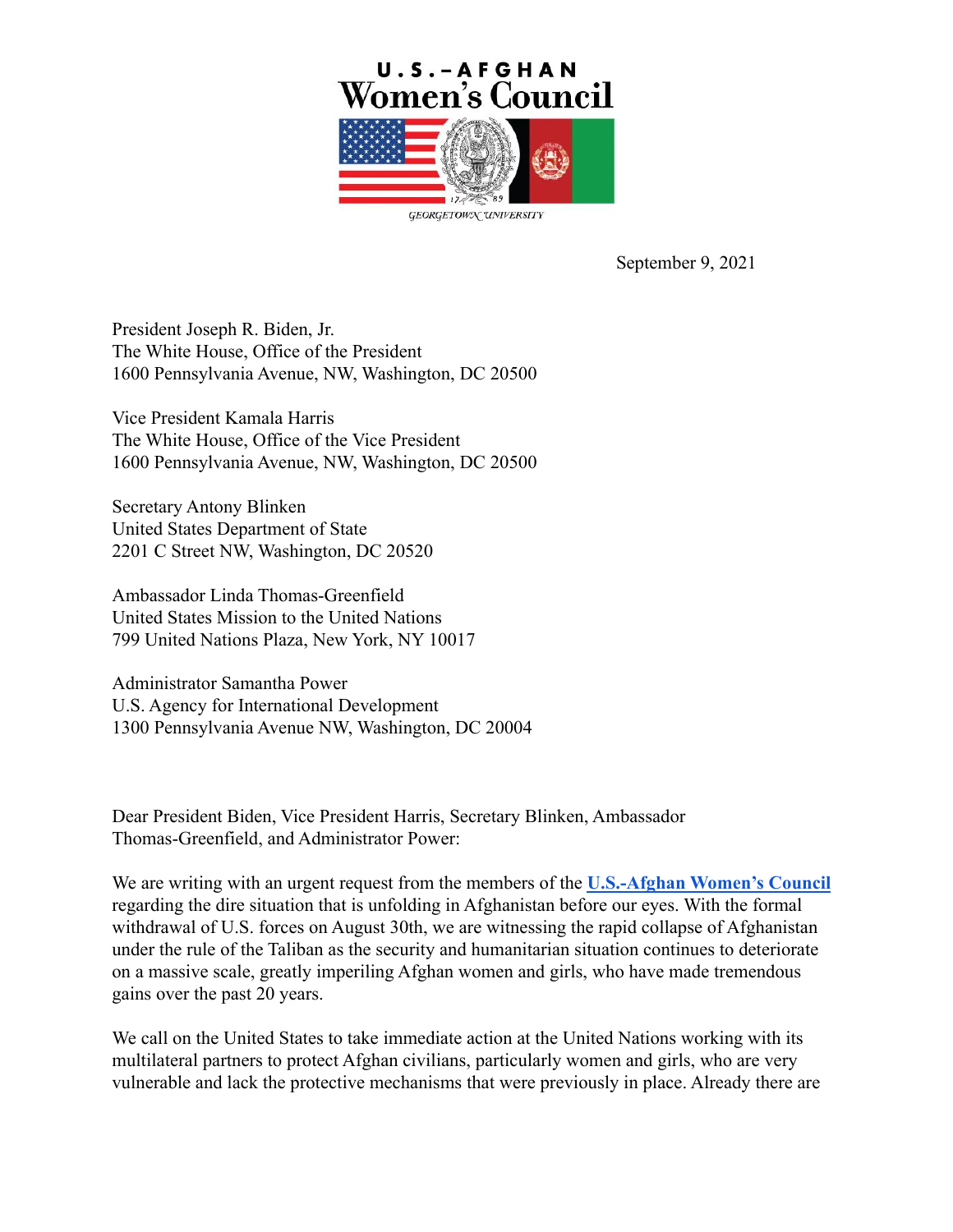stories of Afghan women and former U.S. allies being threatened, beaten and executed in the wake of U.S. and NATO forces leaving Afghanistan.

Our immediate concerns are the following critical areas:

- 1) The United States must work with its UN and multilateral partners to ensure the unimpeded flow of aid into Afghanistan through a humanitarian corridor.
	- Food security supply chains must be sustained and supported through international assistance.
	- Safe delivery of medicines and vaccines to treat COVID-19 and disease must be ensured to all—women, men, girls and boys.
- 2) The United States must urge the UN to negotiate the creation of and enforce a humanitarian corridor from Afghanistan to its neighboring countries.
	- Humanitarian organizations and staff require a safe and protected land corridor to deliver aid into the country and address the crisis.
	- Concurrently, Afghans must be provided a safe land corridor to seek refuge.
- 3) The United States must work with the UN and international partners to ensure that rights of Afghan women and girls are protected and that they can safely voice their concerns without reprisal.
	- Ensure protection from human rights violations and physical harm.
	- Humanitarian assistance must be provided equally to Afghan women and men, girls and boys.
- 4) The United States and its UN partners must sustain the financing of Afghanistan markets and development through a functioning banking and financial system.
	- Urgent action is required to prevent the collapse of the Afghan economy and supply chains.
	- Non-governmental organizations must be allowed to access the funds necessary to support basic humanitarian programs, including health and education systems, women's empowerment and related programming.
- 5) The United States should urge the UNHCR and all host countries to immediately deem all Afghans abroad as refugees and provide them expedited assistance.

As Secretary Antony Blinken stated in his [August 30th](https://www.state.gov/secretary-of-antony-j-blinken-remarks-on-afghanistan/) remarks, "The Taliban seeks international legitimacy and support. Our message is: any legitimacy and any support will have to be earned. The Taliban can do that by meeting commitments and obligations – on freedom of travel; respecting the basic rights of the Afghan people, including women and minorities; upholding its commitments on counterterrorism; not carrying out reprisal violence against those who choose to stay in Afghanistan; and forming an inclusive government that can meet the needs and reflect the aspirations of the Afghan people."

The members of the U.S.-Afghan Women's Council urgently call upon the U.S. Government, the United Nations Security Council, and international aid partners to work together to ensure that humanitarian assistance, food, medicine, and financial aid are delivered quickly and efficiently to the many millions in need in Afghanistan and those Afghans who have taken refuge in host countries. We have no time to waste to avert a massive humanitarian disaster.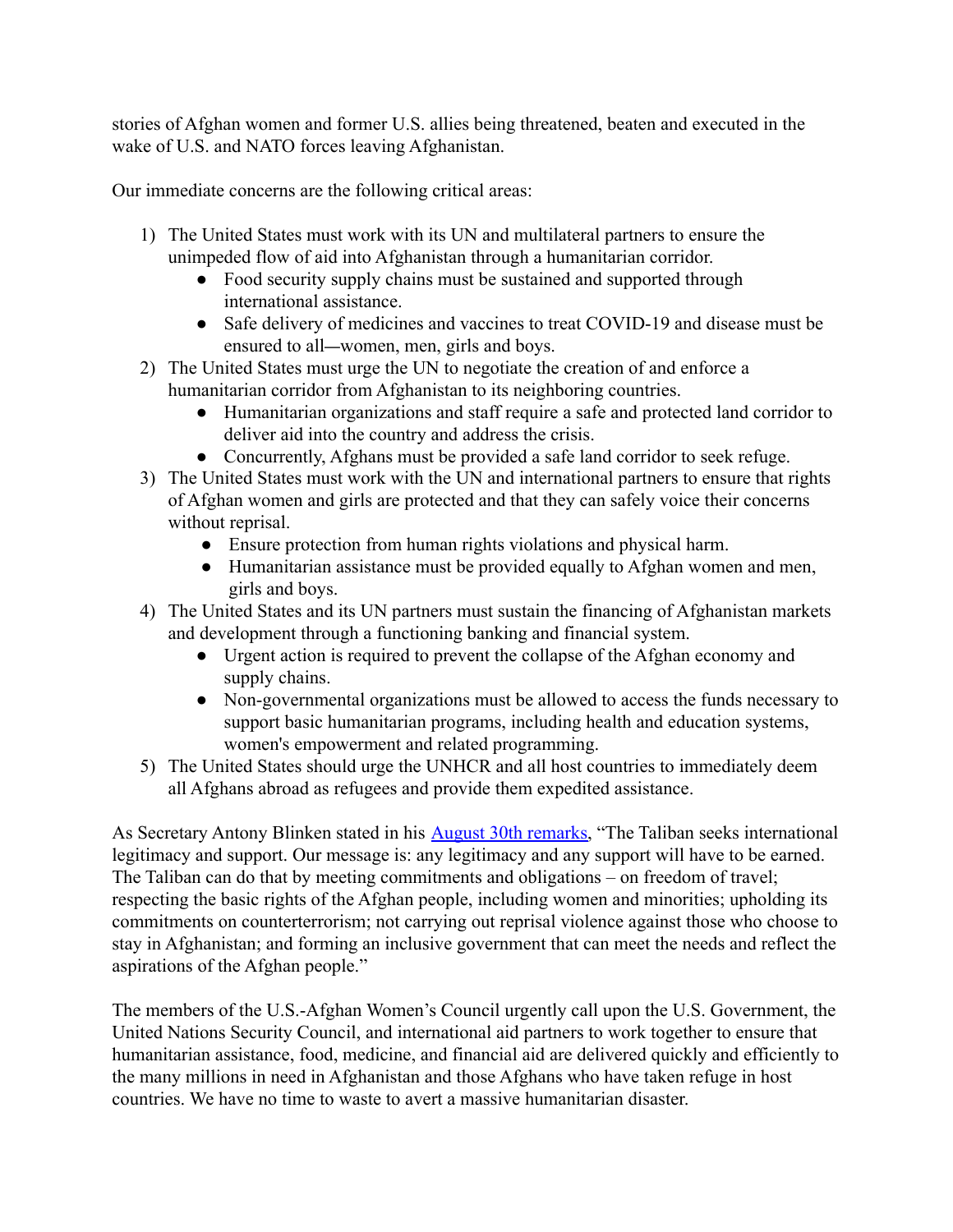Signed,

Leura Bul

Mrs. Laura Bush Honorary Co-Chair U.S.-Afghan Women's Council

John 9 Al.

John DeGioia Co-Chair, U.S.-Afghan Women's Council President, Georgetown University

Hillary Rodbam Clinton

Secretary Hillary Rodham Clinton Honorary Co-Chair U.S.-Afghan Women's Council

Additional signatories below.

CC:

Senator Bob Menendez, Chairman, Senate Foreign Relations Committee Senator James Risch, Ranking Member, Senate Foreign Relations Committee Senator Jeanne Shaheen, Senate Foreign Relations Committee Representative Gregory Meeks, Chairman, House Foreign Affairs Committee Representative Michael McCaul, Ranking Member, House Foreign Affairs Committee Representative Lois Frankel, Co-Chair, Women, Peace, and Security Caucus Representative Michael McCaul, Co-Chair, Women, Peace, and Security Caucus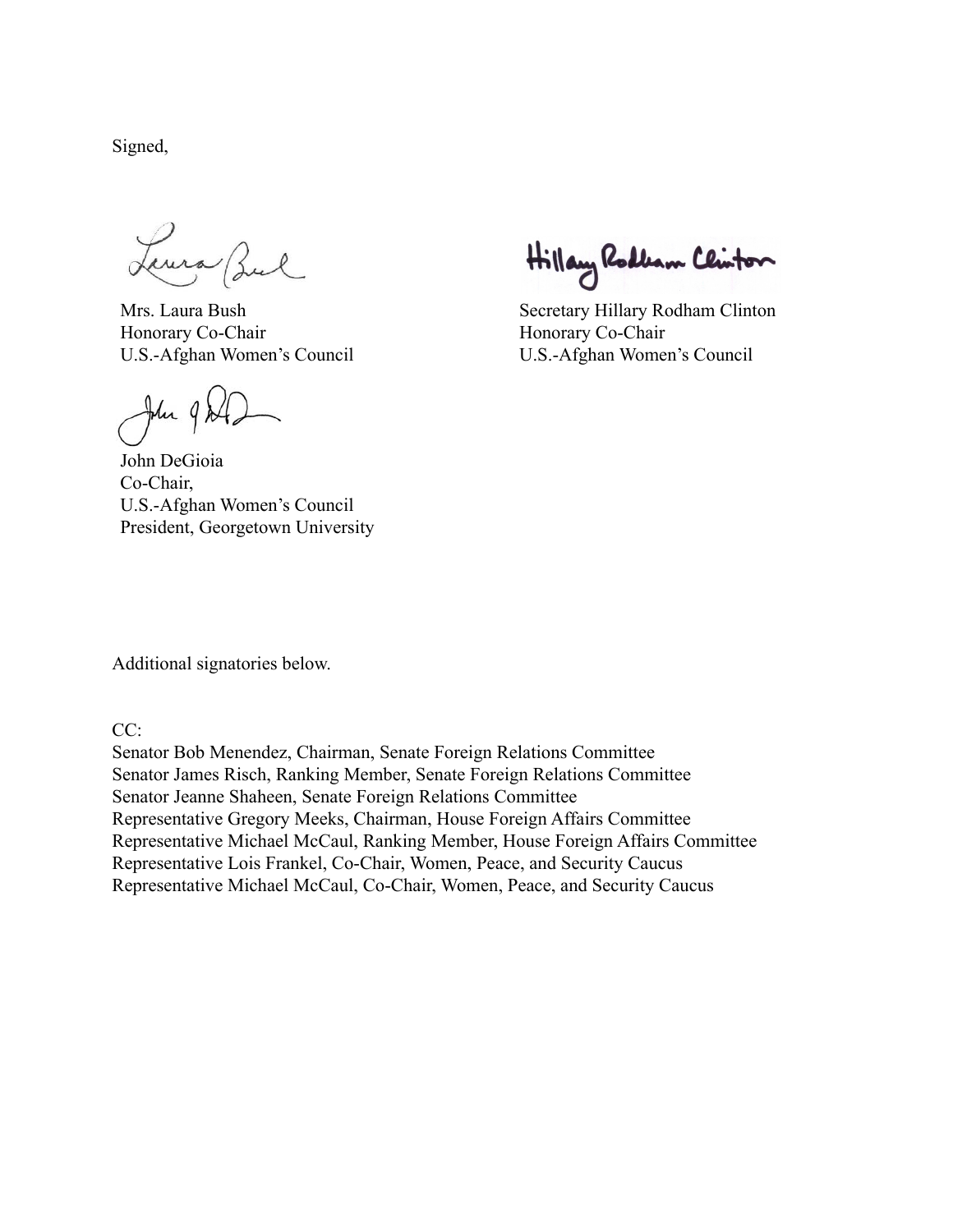## **Additional Signatories:**

## **Council current and former leadership:**

Phyllis R. Magrab, Ph.D. Director of the Georgetown University Center for the Child and Human Development U.S.-Afghan Women's Council Vice Chair

Ambassador Kelley E. Currie Former Ambassador-at-Large for Global Women's Issues (2020-2021); U.S.-Afghan Women's Council Co-Chair Emeritus

Ambassador Paula Dobriansky Senior Fellow, Harvard University Belfer Center for Science and International Affairs; former Under Secretary of State for Global Affairs (2001-2009); U.S.-Afghan Women's Council Founding Co-Chair

Ambassador Melanne Verveer Executive Director, Georgetown Institute for Women, Peace and Security; former Ambassador-at-Large for Global Women's Issues (2009–2013); U.S.-Afghan Women's Council Co-Chair Emeritus

Ruth Bennett Retired U.S. Diplomat Former Executive Director U.S.-Afghan Women's Council

Kate Friedrich Vice President, Government Affairs, Thomson Reuters Former Executive Director U.S.-Afghan Women's Council (Department of State)

## **Additional Member Signatories:**

Mozhgan Wafiq Alokozai Founder and CEO of Eagle Online Academy

Mariam Atash, Esq., Managing Attorney, Prime Counsel, PLLC President, Nooristan Foundation

Ambassador Barbara Barrett 25th Secretary of the U.S. Air Force

Irina Bokova Former Director-General of UNESCO

Jan Underwood Bradley Co-Founder, Secretary, and Treasurer, The Lamia Afghan Foundation (LAF)

John A. Bradley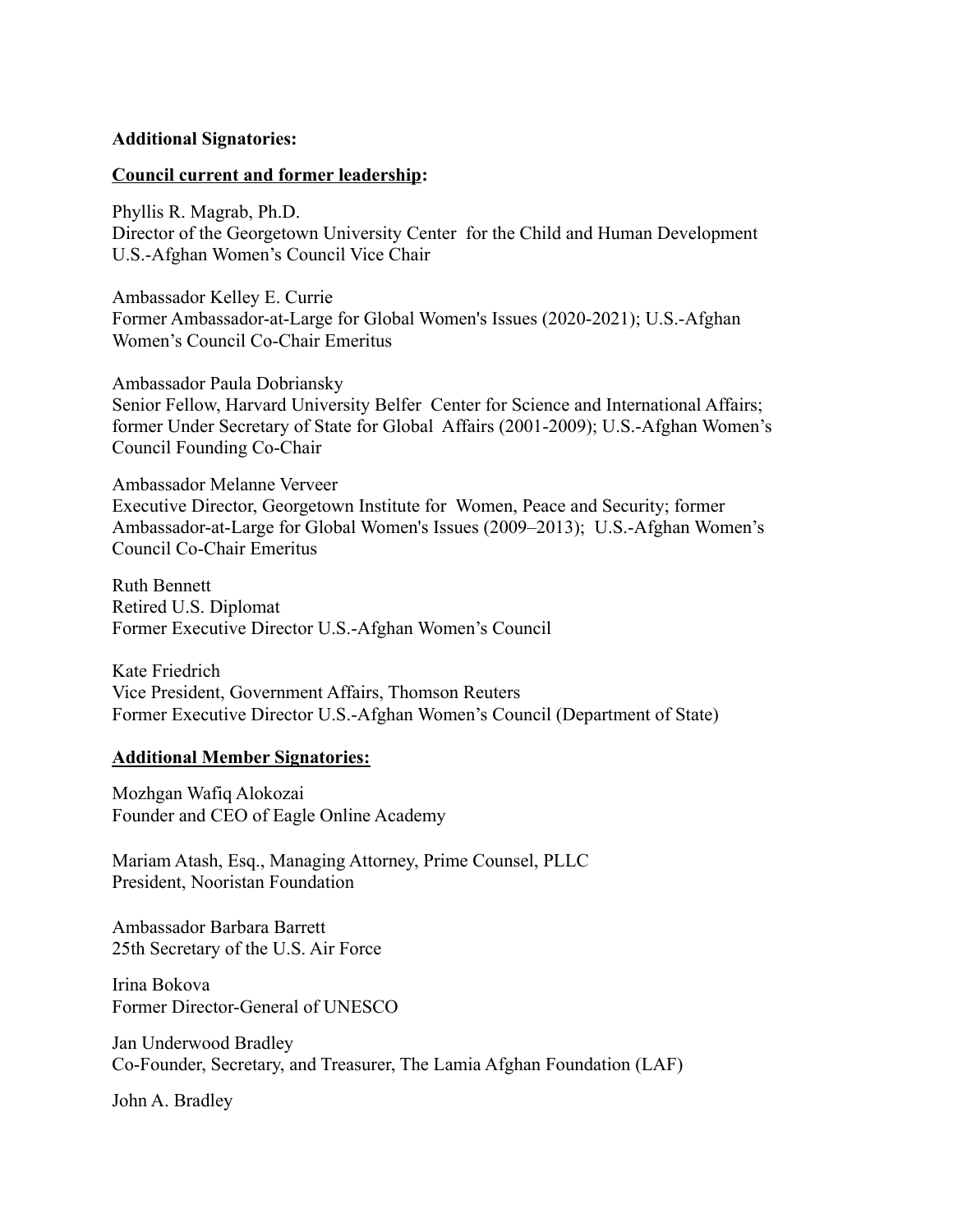Lieutenant General, U.S. Air Force (Retired), President & CEO, The Lamia Afghan Foundation

Rev. Kathleene Card Pastor, Peterborough United Methodist Church

Leslie Genier Cunningham Board Member, Aschiana Foundation and Women for Afghan Women

Connie K. Duckworth Social Entrepreneur

Stephenie Foster Partner, Smash Strategies

Dana H. Freyer Co-Founder and Former Chair, Global Partnership for Afghanistan

Jeffrey Grieco President and CEO, Afghan-American Chamber of Commerce

Peter H. Grossman, MD Director of the Grossman Burn Centers; Co-founder of the Grossman Burn Foundation

Rebecca Gray Grossman Chair and Co-founder of the Grossman Burn Foundation

Sultana Hakimi Wife of the former Afghan Ambassador to the United States

Nadia Hashimi, MD Physician, Author, Board Member of Afghan-American Foundation

Jane Horton Former Senior Advisor, Office of the Secretary of Defense

Ambassador Karen Hughes Former Under Secretary of State for Public Diplomacy and Public Affairs

Palwasha Kakar Interim Director for the Religion and Inclusive Societies Program at the U.S. Institute of Peace (USIP)

Jill Iscol, EdD President, IF Hummingbird Foundation, Author of Hearts on Fire

Ambassador Said T. Jawad Former Afghan Ambassador to the United States; Founder, Foundation for Afghanistan

Shamim Jawad Founder and President, Ayenda Foundation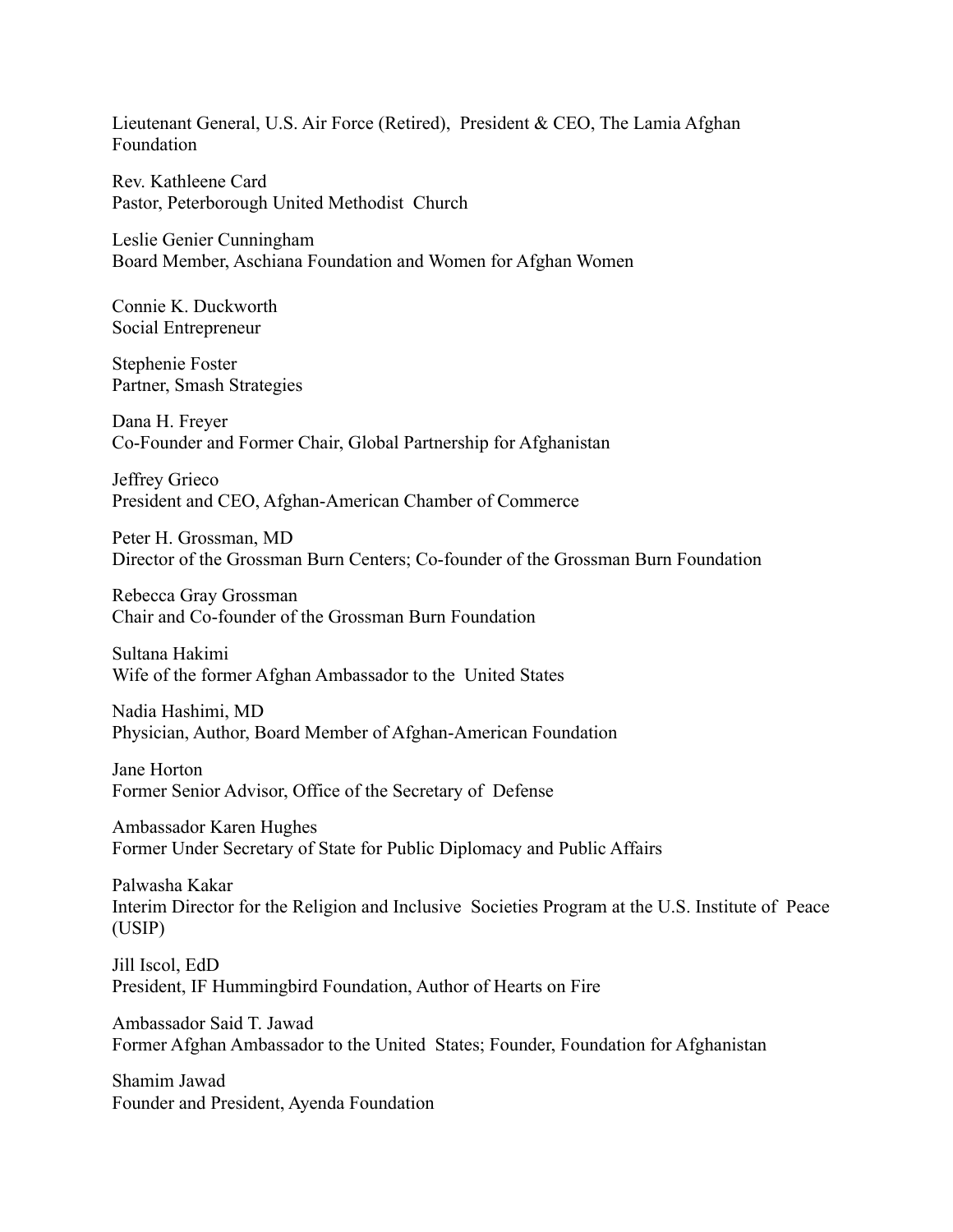Holly A. Kuzmich Executive Director, George W. Bush Institute

Anita McBride Executive-in-Residence, School of Public Affairs, American University, Washington, DC.

Timothy McBride Co-Founder and Co-Chair, Ayenda Foundation; Senior Vice President for Global Government Relations at Raytheon Technologies

Pat Mitchell Managing Partner, Connected Women Leaders

Lael Mohib Country Director and Founder, Enabled Children

Mary Jo Myers Founding Member and President Emeritus, Aschiana Foundation

Najia Nasim Executive Director, Women for Afghan Women

Terry Neese Founder and CEO, Institute for Economic Empowerment of Women

Khorshied Nusratty Voices on the Rise: Afghan Women Making the News, Curator Principal Communications Advisor at Gallup

Ilaha Eli Omar Humanitarian

Annie Pforzheimer Former Acting Deputy Assistant Secretary for Afghanistan; CSIS

Charlotte (Charlie) Ponticelli Former Senior Coordinator for International Women's Issues, U.S. Department of State

Alia Rasoully, MS, MPH Founder and Executive Director, WISE Afghanistan

Diana Rowan Rockefeller Philanthropist

Nilofar Sakhi Director of Policy and Diplomacy at McColm & Company

Leslie Schweitzer Chair, Friends of American University of Afghanistan (AUAF)